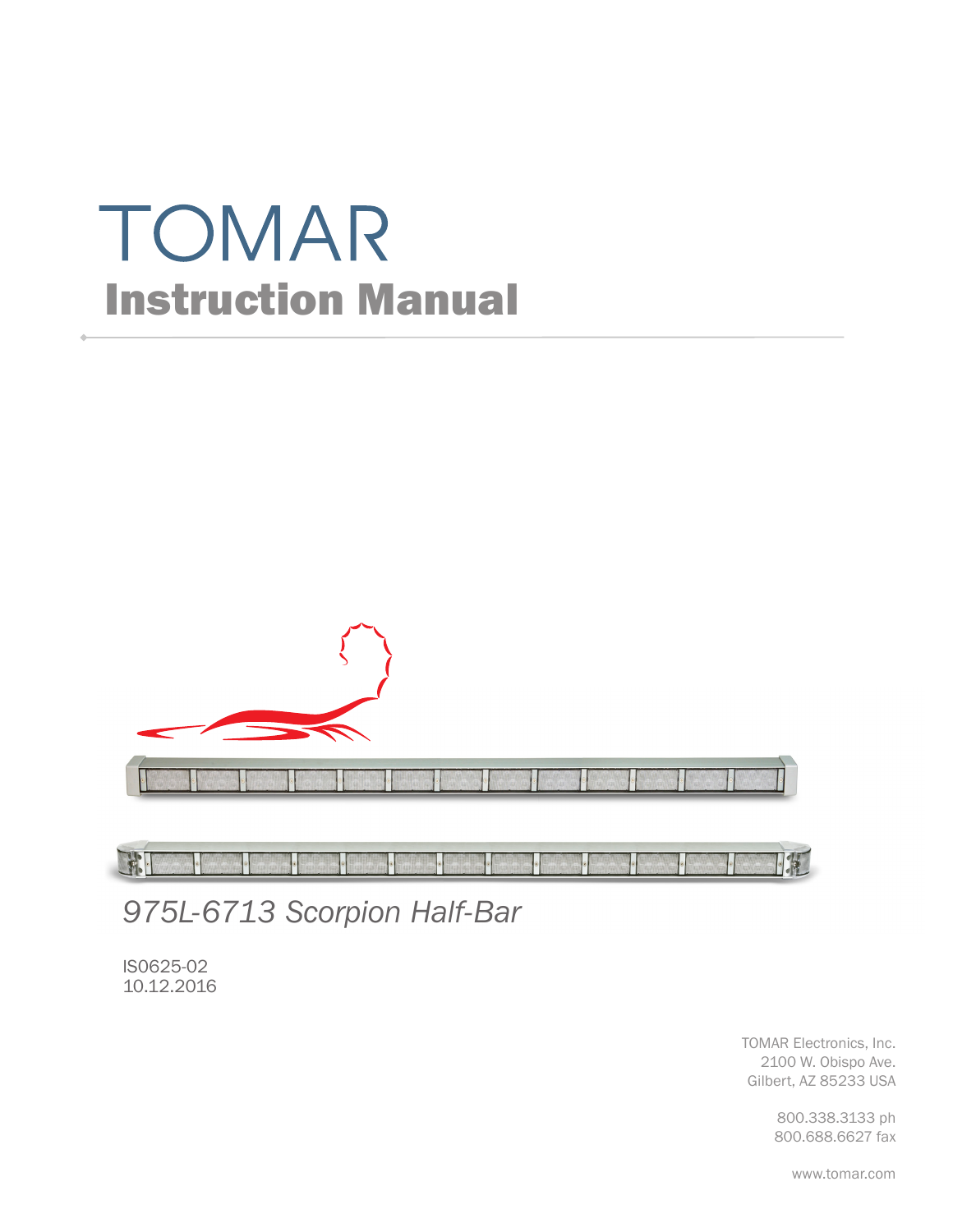

| 975L-6713 Wiring                   |                            |
|------------------------------------|----------------------------|
| <b>RED</b>                         | $+12Vdc$                   |
| <b>BLACK</b>                       | Ground                     |
| <b>ORANGE</b>                      | <b>Warning Mode 1</b>      |
| <b>BLUE</b>                        | <b>Warning Mode 2</b>      |
| <b>ORANGE &amp; BLUE</b>           | <b>Warning Mode 3</b>      |
| <b>RED/WHITE</b>                   | <b>Right Arrow Mode</b>    |
| <b>BROWN/WHITE</b>                 | Left Arrow Mode            |
| <b>RED/WHITE &amp; BROWN/WHITE</b> | Center Out Arrow Mode      |
| <b>BROWN</b>                       | Scene Lights (if equipped) |
| <b>GREEN</b>                       | <b>Intensity Control</b>   |
|                                    |                            |

# Programming Instructions

# Entering Warning Programming Mode:

Three unique warning patterns can be selected using the ORANGE and BLUE mode selection wires.

ORANGE WIRE = Warning Mode 1 BLUE WIRE = Warning Mode 2 ORANGE & BLUE WIRES = Warning Mode 3

To activate the Warning programming mode, connect the BLACK wire to Ground then simultaneously attach the GREEN wire, the RED wire and the mode selection wire(s) for the mode you want to program to +12Vdc.

### Changing Warning Patterns and Flash Rates:

To change the Warning pattern, enter the Warning programming mode as described above, including selecting a mode. Tap the RED/WHITE wire to +12Vdc to advance the flash pattern. See the list of available Warning flash patterns below.

A unique flash rate can be assigned to each Warning mode. To change the flash rate, enter the Warning programming mode as described above, including selecting a mode. Move the GREEN wire from +12Vdc to Ground. Tap the BROWN/WHITE wire to +12Vdc to advance the flash rate. See the list of available flash rates below.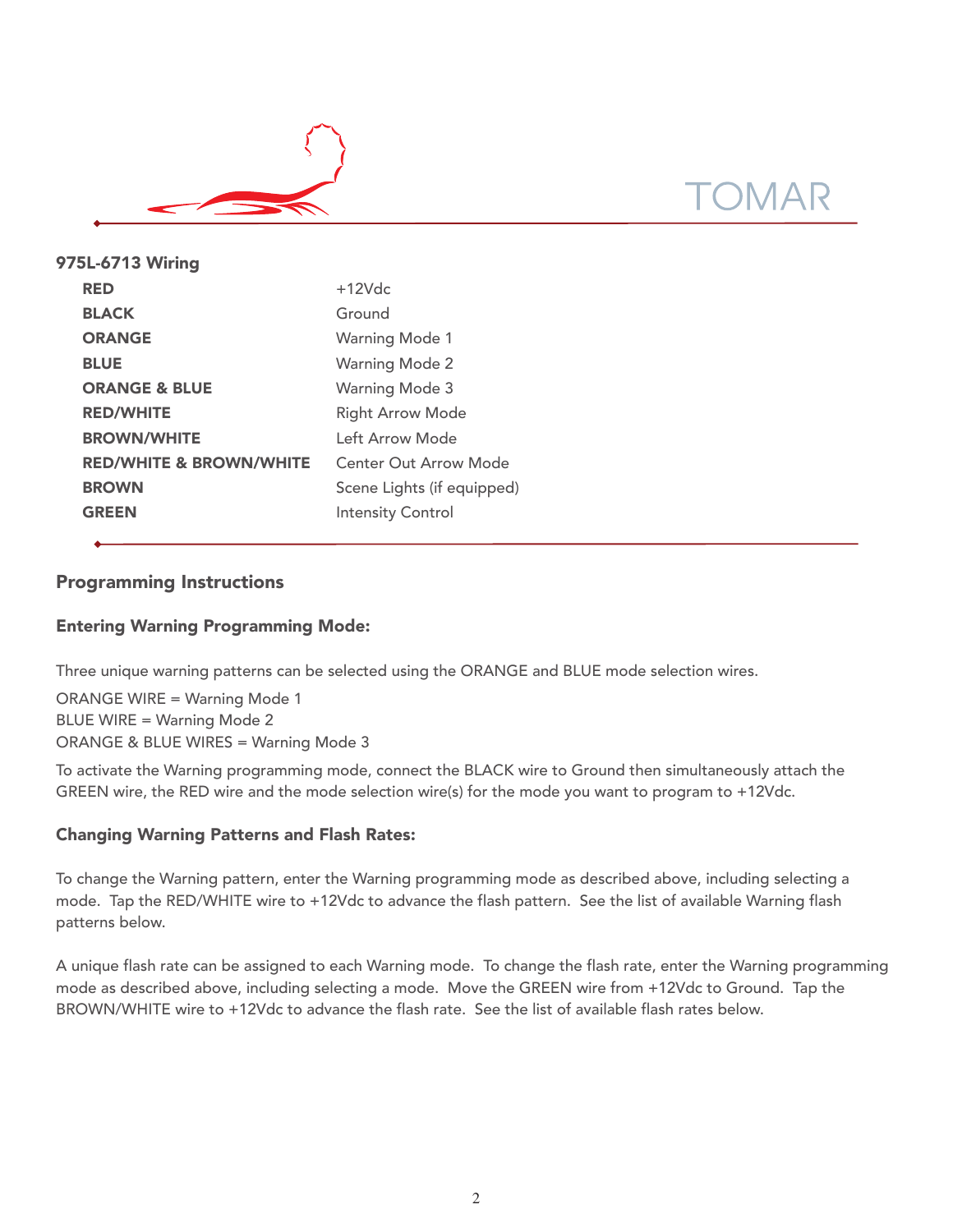# Entering Traffic Direction Programming Mode:

To activate the Traffic Direction programming mode connect the BLACK wire to Ground then simultaneously attach the GREEN wire, RED/WHITE wire and the RED wire to +12Vdc.

## Changing Traffic Direction Patterns and Flash Rates:

To change the Traffic Direction pattern, enter the Traffic Direction programming mode as described above. Tap the BROWN wire to +12Vdc to advance the flash pattern. See the list of available Traffic Direction patterns below.

A unique flash rate can be assigned to the Traffic Direction mode. To change the flash rate, enter the Traffic Direction programming mode as described above. Move the GREEN wire from +12Vdc to Ground. Tap the BROWN wire to +12Vdc to advance the flash rate. See the list of available flash rates below.

#### Flash Rates:

- 1) SINGLE FLASH
- 2) DOUBLE FLASH
- 3) NEOBE FLASH
- 4) SCROLL FLASH switches between the Single, Double and Neobe flash rates: for Warning patterns, every 4 seconds for Traffic Direction patterns, every two cycles of a pattern

### Flash Patterns, Warning Modes - Models 6713-01, 6713-01P, 6713-C01

- 1) OFF
- 
- 2) COMBINATION (Patterns 5,4,6,4 repeat) \*\*\* ORANGE Wire (Warning Mode 1) DEFAULT, SCROLL FLASH
- 3) INBOARD OUTBOARD \*\*\* BLUE Wire (Warning Mode 2) DEFAULT, SCROLL FLASH
- 4) LEFT RIGHT **All Accords** \*\*\* ORANGE & BLUE Wires (Warning Mode 3) DEFAULT, SCROLL FLASH
- 5) ALTERNATE
- 6) RANDOM
- 7) SINGLE OUTBOARD
- 8) DOUBLE OUTBOARD
- 9) SINGLE INBOARD
- 10) DOUBLE INBOARD
- 11) TRIPLE INBOARD
- 12) SWEEP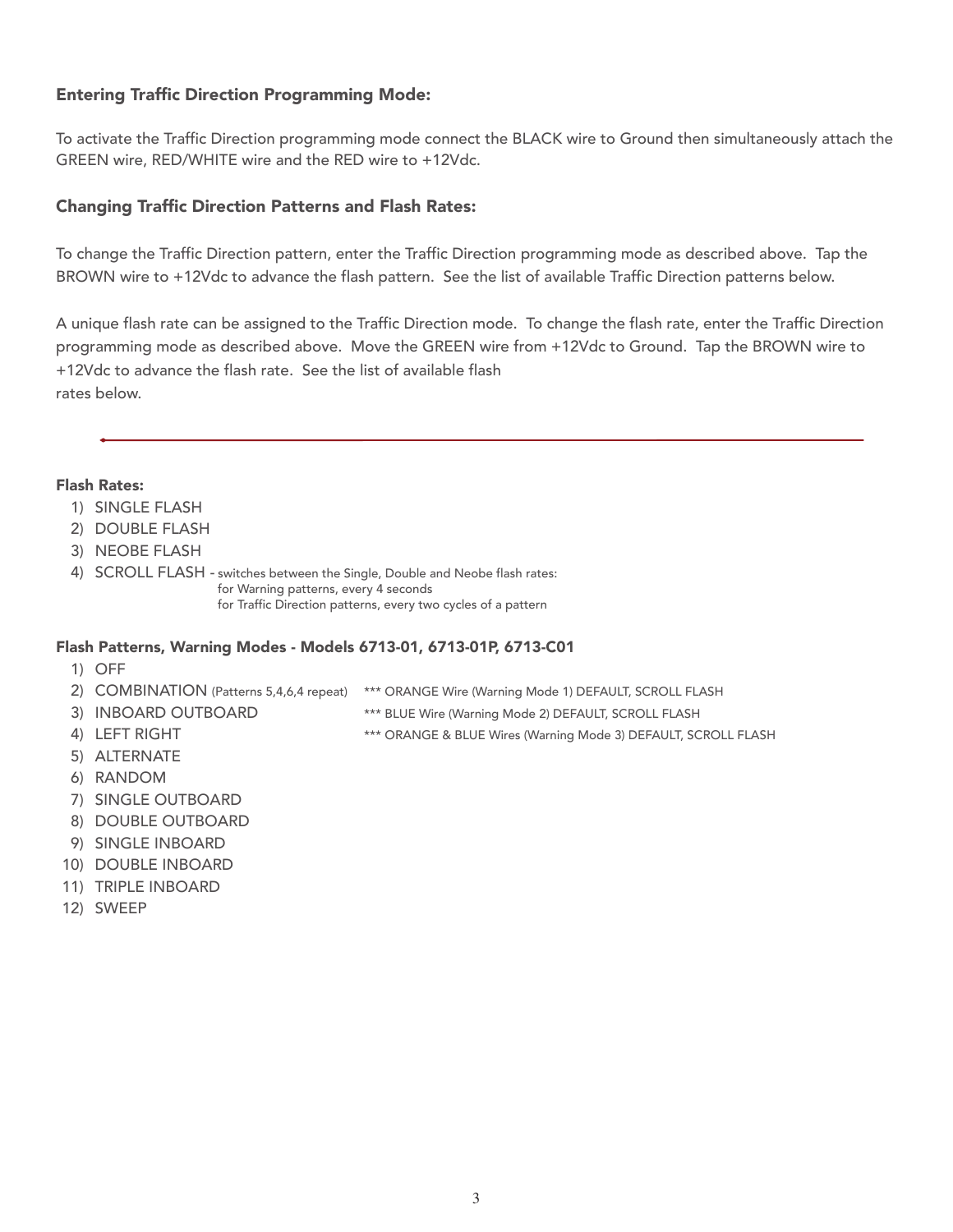#### Flash Patterns, Warning Modes - Models 6713-02, 6713-02P, 6713-C02, 6713-C02P

1) OFF

| 2) COMBINATION (Patterns 6,5,7,5 repeat)                    | WITH SL's           | *** ORANGE Wire (Warning Mode 1) DEFAULT, SCROLL FLASH         |
|-------------------------------------------------------------|---------------------|----------------------------------------------------------------|
| 3) COMBINATION 2 (Patterns 16,15,17,15 repeat) WITHOUT SL's |                     | *** BLUE Wire (Warning Mode 2) DEFAULT, SCROLL FLASH           |
| 4) INBOARD OUTBOARD                                         | WITH SL's           |                                                                |
| 5) LEFT RIGHT                                               | WITH SL's           | *** ORANGE & BLUE Wires (Warning Mode 3) DEFAULT, SCROLL FLASH |
| 6) ALTERNATE                                                | WITH SL's           |                                                                |
| 7) RANDOM                                                   | WITH SL's           |                                                                |
| 8) SINGLE OUTBOARD                                          | <b>WITHOUT SL's</b> |                                                                |
| 9) DOUBLE OUTBOARD                                          | <b>WITHOUT SL's</b> |                                                                |
| 10) SINGLE INBOARD                                          | <b>WITHOUT SL's</b> |                                                                |
| 11) DOUBLE INBOARD                                          | <b>WITHOUT SL's</b> |                                                                |
| 12) TRIPLE INBOARD                                          | <b>WITHOUT SL's</b> |                                                                |
| 13) SWEEP                                                   | WITH SL's           |                                                                |
| 14) INBOARD OUTBOARD                                        | <b>WITHOUT SL's</b> |                                                                |
| 15) LEFT RIGHT                                              | <b>WITHOUT SL's</b> |                                                                |
| 16) ALTERNATE                                               | <b>WITHOUT SL's</b> |                                                                |
| 17) RANDOM                                                  | <b>WITHOUT SL's</b> |                                                                |
| 18) SWEEP                                                   | <b>WITHOUT SL's</b> |                                                                |

#### Flash Patterns, Traffic Direction Modes - Model 6713-01, 6713-01P

- 
- 1) FULL 12 LED ARROW FILL \*\*\* RED/WHITE and/or BRN/WHITE Wires (all Arrow Modes) DEFAULT, SINGLE FLASH
- 2) FULL 12 LED ARROW TRAIL
- 3) REDUCED 10 LED ARROW FILL
- 4) REDUCED 10 LED ARROW TRAIL
- 5) REDUCED 10 LED ARROW FILL with 2 Warning (SINGLE OUTBOARD) ALTERNATE
- 6) REDUCED 10 LED ARROW TRAIL with 2 Warning (SINGLE OUTBOARD) ALTERNATE
- 7) REDUCED 10 LED ARROW FILL with 2 Warning (SINGLE OUTBOARD) SIMULTANEOUSLY
- 8) REDUCED 10 LED ARROW TRAIL with 2 Warning (SINGLE OUTBOARD) SIMULTANEOUSLY
- 9) REDUCED 10 LED ARROW FILL with 2 Warning (SINGLE OUTBOARD) STEADY
- 10) REDUCED 10 LED ARROW TRAIL with 2 Warning (SINGLE OUTBOARD) STEADY
- 11) REDUCED 10 LED ARROW FILL with 2 Steady (SINGLE OUTBOARD)
- 12) REDUCED 10 LED ARROW TRAIL with 2 Steady (SINGLE OUTBOARD)

#### Flash Patterns, Traffic Direction Modes - Models 6713-02, 6713-02P, 6713-C01

- 1) FULL 10 LED ARROW FILL \*\*\* RED/WHITE and/or BRN/WHITE Wires (all Arrow Modes) DEFAULT, SINGLE FLASH
- 2) FULL 10 LED ARROW TRAIL
- 3) REDUCED 8 LED ARROW FILL
- 4) REDUCED 8 LED ARROW TRAIL
- 5) REDUCED 8 LED ARROW FILL with 2 Warning (SINGLE OUTBOARD) ALTERNATE
- 6) REDUCED 8 LED ARROW TRAIL with 2 Warning (SINGLE OUTBOARD) ALTERNATE
- 7) REDUCED 8 LED ARROW FILL with 2 Warning (SINGLE OUTBOARD) SIMULTANEOUSLY
- 8) REDUCED 8 LED ARROW TRAIL with 2 Warning (SINGLE OUTBOARD) SIMULTANEOUSLY
- 9) REDUCED 8 LED ARROW FILL with 2 Warning (SINGLE OUTBOARD) STEADY
- 10) REDUCED 8 LED ARROW TRAIL with 2 Warning (SINGLE OUTBOARD) STEADY
- 11) REDUCED 8 LED ARROW FILL with 2 Steady (SINGLE OUTBOARD)
- 12) REDUCED 8 LED ARROW TRAIL with 2 Steady (SINGLE OUTBOARD)